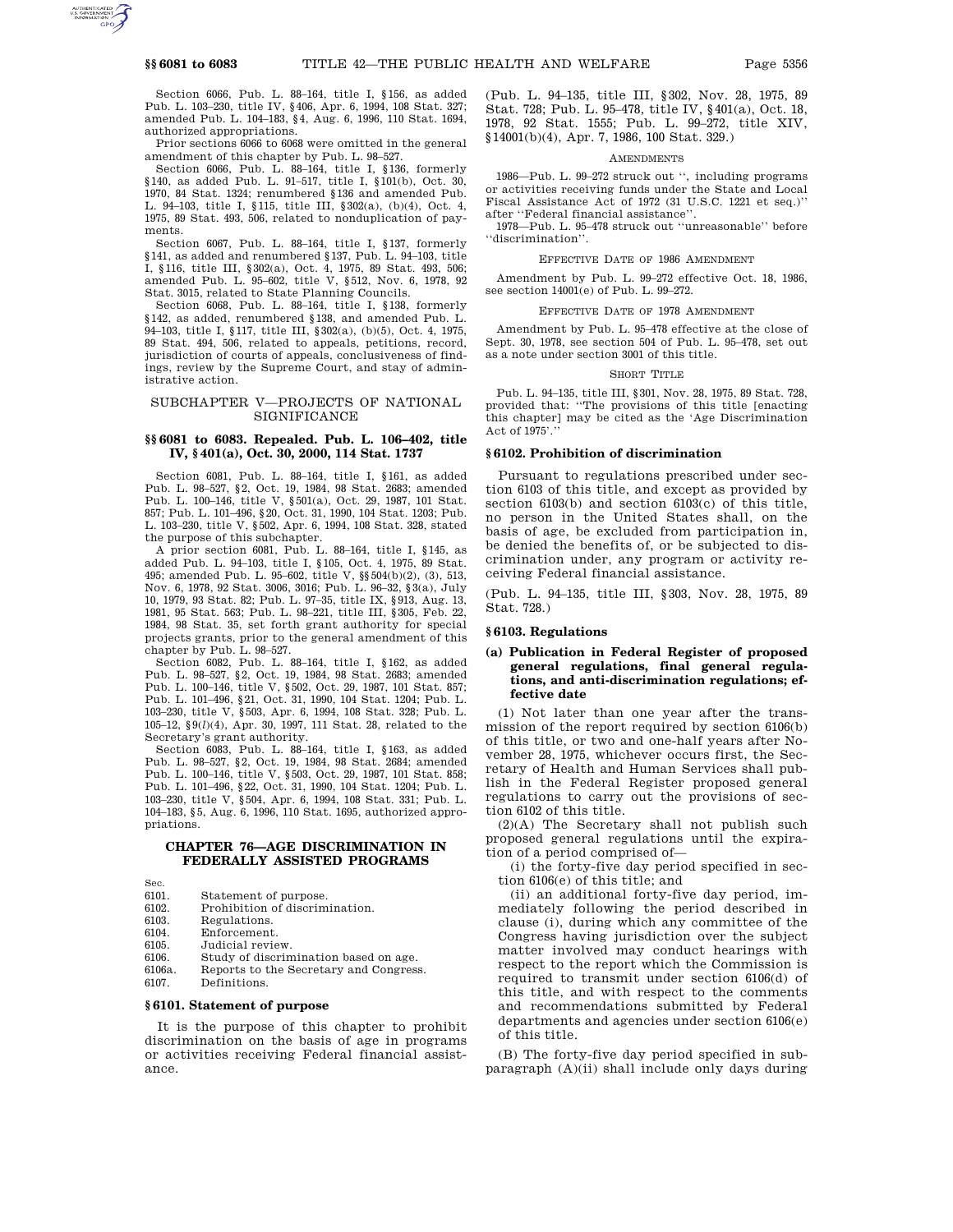which both Houses of the Congress are in session.

(3) Not later than ninety days after the Secretary publishes proposed regulations under paragraph (1), the Secretary shall publish in the Federal Register final general regulations to carry out the provisions of section 6102 of this title, after taking into consideration any comments received by the Secretary with respect to the regulations proposed under paragraph (1).

(4) Not later than ninety days after the Secretary publishes final general regulations under paragraph (a)(3), the head of each Federal department or agency which extends Federal financial assistance to any program or activity by way of grant, entitlement, loan, or contract other than a contract of insurance or guaranty, shall transmit to the Secretary and publish in the Federal Register proposed regulations to carry out the provisions of section 6102 of this title and to provide appropriate investigative, conciliation, and enforcement procedures. Such regulations shall be consistent with the final general regulations issued by the Secretary, and shall not become effective until approved by the Secretary.

(5) Notwithstanding any other provision of this section, no regulations issued pursuant to this section shall be effective before July 1, 1979.

# **(b) Nonviolative actions; program or activity exemption**

(1) It shall not be a violation of any provision of this chapter, or of any regulation issued under this chapter, for any person to take any action otherwise prohibited by the provisions of section 6102 of this title if, in the program or activity involved—

(A) such action reasonably takes into account age as a factor necessary to the normal operation or the achievement of any statutory objective of such program or activity; or

(B) the differentiation made by such action is based upon reasonable factors other than age.

(2) The provisions of this chapter shall not apply to any program or activity established under authority of any law which (A) provides any benefits or assistance to persons based upon the age of such persons; or (B) establishes criteria for participation in age-related terms or describes intended beneficiaries or target groups in such terms.

## **(c) Employment practices and labor-management joint apprenticeship training program exemptions; Age Discrimination in Employment Act unaffected**

(1) Nothing in this chapter shall be construed to authorize action under this chapter by any Federal department or agency with respect to any employment practice of any employer, employment agency, or labor organization, or with respect to any labor-management joint apprenticeship training program.

(2) Nothing in this chapter shall be construed to amend or modify the Age Discrimination in Employment Act of 1967 (29 U.S.C. 621–634), as amended, or to affect the rights or responsibilities of any person or party pursuant to such Act.

(Pub. L. 94–135, title III, §304, Nov. 28, 1975, 89 Stat. 729; Pub. L. 95–478, title IV, §401(b), Oct. 18, 1978, 92 Stat. 1555; Pub. L. 96–88, title V, §509(b), Oct. 17, 1979, 93 Stat. 695; Pub. L. 97–300, title I, §183, Oct. 13, 1982, 96 Stat. 1357; Pub. L. 105–277, div. A, §101(f) [title VIII, §405(d)(37)], Oct. 21, 1998, 112 Stat. 2681–337, 2681–427.)

## REFERENCES IN TEXT

The Age Discrimination in Employment Act of 1967 (29 U.S.C. 621–634), as amended, referred to in subsec. (c)(2), is Pub. L. 90–202, Dec. 15, 1967, 81 Stat. 602, as amended, which is classified generally to chapter 14 (§621 et seq.) of Title 29, Labor. For complete classification of this Act to the Code, see Short Title note set out under section 621 of Title 29 and Tables.

#### **CODIFICATION**

In subsec. (c)(1), ''Job Training Partnership Act [29 U.S.C. 1501 et seq.]'' substituted for ''Comprehensive Employment and Training Act of 1974 (29 U.S.C. 801 et seq.), as amended'' pursuant to section 183 of the Job Training Partnership Act, Pub. L. 97–300, title I, Oct. 13, 1982, 96 Stat. 1357, which is classified to section 1592 of Title 29, Labor, and which provided in part that references in any other statute to the Comprehensive Employment and Training Act shall be deemed to refer to the Job Training Partnership Act.

### **AMENDMENTS**

1998—Subsec. (c)(1). Pub. L. 105–277 substituted ''Nothing'' for ''Except with respect to any program or activity receiving Federal financial assistance for public service employment under the Job Training Partnership Act, nothing''.

1978—Subsec. (a)(4). Pub. L. 95–478, §401(b)(1), provided that the regulations shall not become effective until approved by the Secretary.

Subsec. (a)(5). Pub. L. 95–478, §401(b)(2), substituted ''July 1, 1979'' for ''January 1, 1979''.

## CHANGE OF NAME

''Secretary of Health and Human Services'' substituted for ''Secretary of Health, Education, and Welfare'' in subsec. (a)(1) pursuant to section 509(b) of Pub. L. 96–88, which is classified to section 3508(b) of Title 20, Education.

#### EFFECTIVE DATE OF 1978 AMENDMENT

Amendment by Pub. L. 95–478 effective at the close of Sept. 30, 1978, see section 504 of Pub. L. 95–478, set out as a note under section 3001 of this title.

## **§ 6104. Enforcement**

## **(a) Methods of achieving compliance with regulations**

The head of any Federal department or agency who prescribes regulations under section 6103 of this title may seek to achieve compliance with any such regulation—

(1) by terminating, or refusing to grant or to continue, assistance under the program or activity involved to any recipient with respect to whom there has been an express finding on the record, after reasonable notice and opportunity for hearing, of a failure to comply with any such regulation; or

(2) by any other means authorized by law.

## **(b) Limitations on termination of, or on refusal to grant or to continue, assistance; disbursement of withheld funds to achiever agencies**

Any termination of, or refusal to grant or to continue, assistance under subsection (a)(1) of this section shall be limited to the particular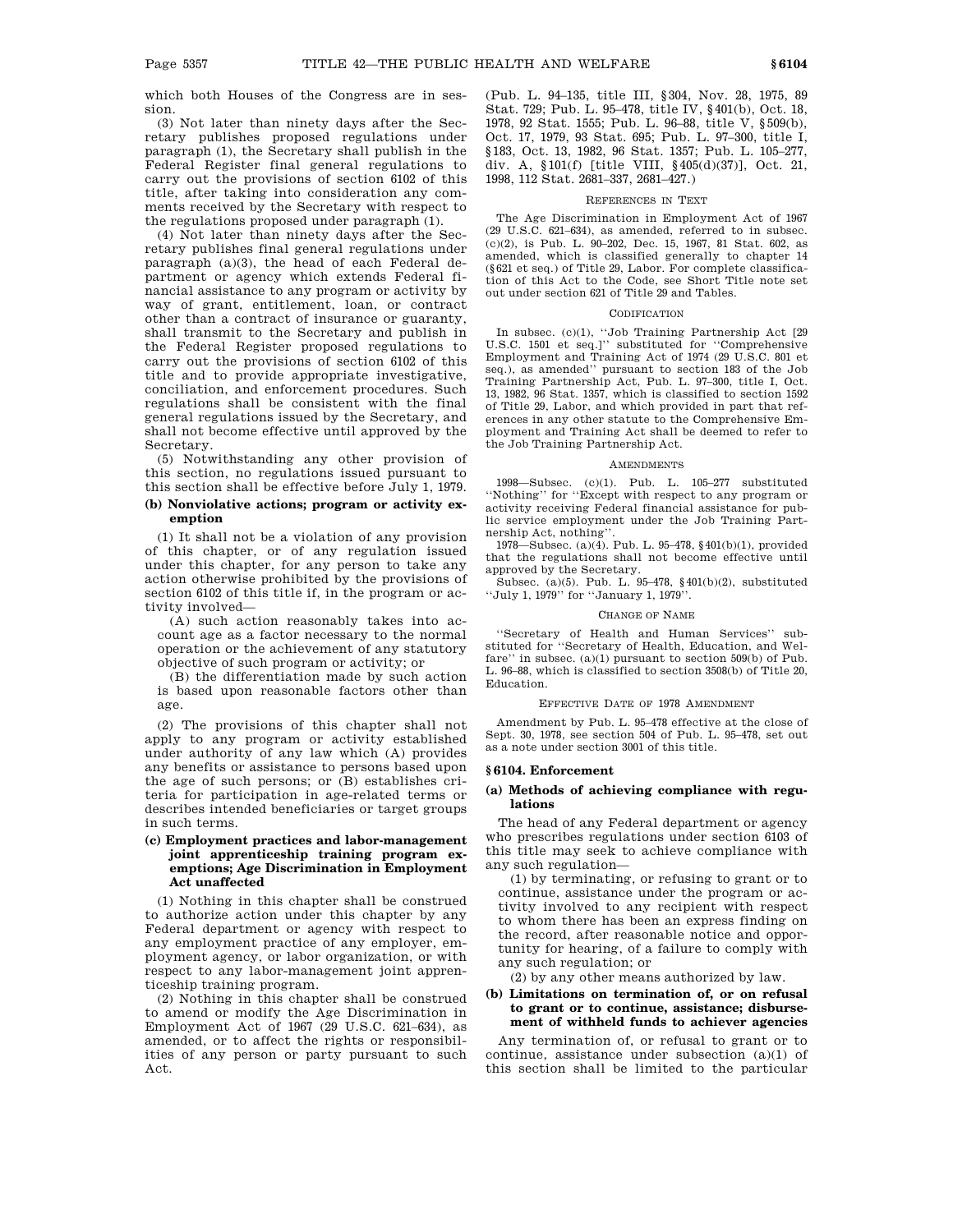political entity or other recipient with respect to which a finding has been made under subsection  $(a)(1)$  of this section. Any such termination or refusal shall be limited in its effect to the particular program or activity, or part of such program or activity, with respect to which such finding has been made. No such termination or refusal shall be based in whole or in part on any finding with respect to any program or activity which does not receive Federal financial assistance. Whenever the head of any Federal department or agency who prescribes regulations under section 6103 of this title withholds funds pursuant to subsection (a) of this section, he may, in accordance with regulations he shall prescribe, disburse the funds so withheld directly to any public or nonprofit private organization or agency, or State or political subdivision thereof, which demonstrates the ability to achieve the goals of the Federal statute authorizing the program or activity while complying with regulations issued under section 6103 of this title.

## **(c) Advice as to failure to comply with regulation; determination that compliance cannot be secured by voluntary means**

No action may be taken under subsection (a) of this section until the head of the Federal department or agency involved has advised the appropriate person of the failure to comply with the regulation involved and has determined that compliance cannot be secured by voluntary means.

## **(d) Report to Congressional committees**

In the case of any action taken under subsection (a) of this section, the head of the Federal department or agency involved shall transmit a written report of the circumstances and grounds of such action to the committees of the House of Representatives and the Senate having legislative jurisdiction over the program or activity involved. No such action shall take effect until thirty days after the transmission of any such report.

## **(e) Injunctions; notice of violations; costs; conditions for actions**

(1) When any interested person brings an action in any United States district court for the district in which the defendant is found or transacts business to enjoin a violation of this Act by any program or activity receiving Federal financial assistance, such interested person shall give notice by registered mail not less than 30 days prior to the commencement of that action to the Secretary of Health and Human Services, the Attorney General of the United States, and the person against whom the action is directed. Such interested person may elect, by a demand for such relief in his complaint, to recover reasonable attorney's fees, in which case the court shall award the costs of suit, including a reasonable attorney's fee, to the prevailing plaintiff.

(2) The notice referred to in paragraph (1) shall state the nature of the alleged violation, the relief to be requested, the court in which the action will be brought, and whether or not attorney's fees are being demanded in the event that the plaintiff prevails. No action described in paragraph (1) shall be brought (A) if at the time

the action is brought the same alleged violation by the same defendant is the subject of a pending action in any court of the United States; or (B) if administrative remedies have not been exhausted.

#### **(f) Exhaustion of administrative remedies**

With respect to actions brought for relief based on an alleged violation of the provisions of this chapter, administrative remedies shall be deemed exhausted upon the expiration of 180 days from the filing of an administrative complaint during which time the Federal department or agency makes no finding with regard to the complaint, or upon the day that the Federal department or agency issues a finding in favor of the recipient of financial assistance, whichever occurs first.

(Pub. L. 94–135, title III, §305, Nov. 28, 1975, 89 Stat. 730; Pub. L. 95–478, title IV, §401(c), (d), Oct. 18, 1978, 92 Stat. 1555, 1556; Pub. L. 96–88, title V, §509(b), Oct. 17, 1979, 93 Stat. 695.)

### REFERENCES IN TEXT

This Act, referred to in subsec. (e)(1), probably means Pub. L. 94–135, Nov. 28, 1975, 89 Stat. 713, as amended, known as the Older Americans Amendments of 1975. For complete classification of this Act to the Code, see Short Title of 1975 Amendment note set out under section 3001 of this title and Tables.

#### AMENDMENTS

1978—Subsec. (b). Pub. L. 95–478, §401(d), authorized disbursement of withheld funds directly to organization or agency demonstrating ability to achieve the goals of the Federal statute authorizing the program or activity while complying with the regulations.

Subsec. (e). Pub. L. 95–478, §401(c), substituted provisions relating to injunctions, notice of violations, and costs for provision making this section the exclusive remedy for the enforcement of the provisions of this chapter.

Subsec. (f). Pub. L. 95–478, §401(c), added subsec. (f).

#### CHANGE OF NAME

''Secretary of Health and Human Services'' substituted for ''Secretary of Health, Education, and Welfare'' in subsec. (e)(1) pursuant to section 509(b) of Pub. L. 96–88, which is classified to section 3508(b) of Title 20, Education.

## EFFECTIVE DATE OF 1978 AMENDMENT

Amendment by Pub. L. 95–478 effective at the close of Sept. 30, 1978, see section 504 of Pub. L. 95–478, set out as a note under section 3001 of this title.

## **§ 6105. Judicial review**

#### **(a) Provisions of other laws**

Any action by any Federal department or agency under section 6104 of this title shall be subject to such judicial review as may otherwise be provided by law for similar action taken by any such department or agency on other grounds.

## **(b) Provisions of chapter 7 of title 5; reviewable agency discretion**

In the case of any action by any Federal department or agency under section 6104 of this title which is not otherwise subject to judicial review, any person aggrieved (including any State or political subdivision thereof and any agency of either) may obtain judicial review of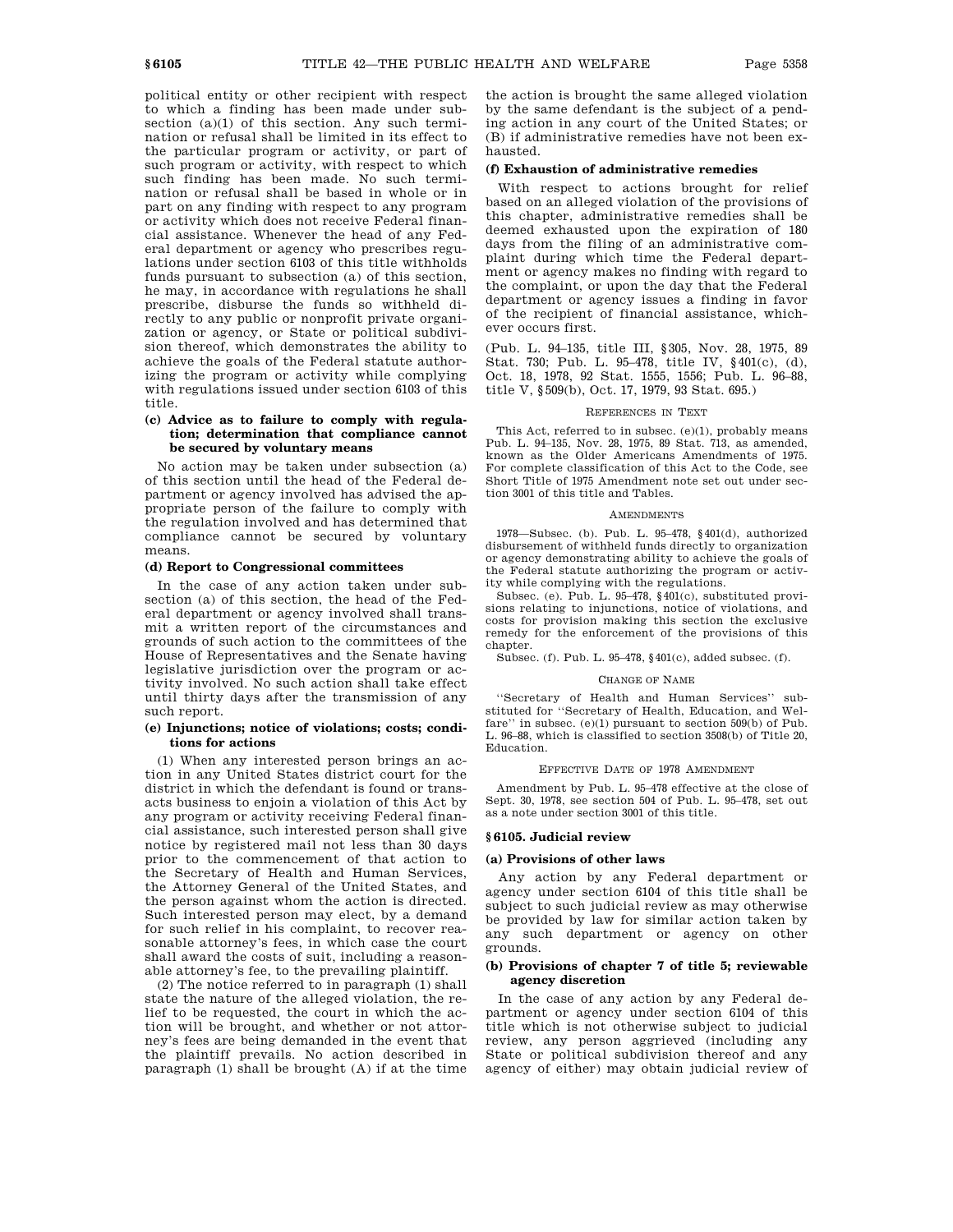such action in accordance with the provisions of chapter 7 of title 5. For purposes of this subsection, any such action shall not be considered committed to unreviewable agency discretion within the meaning of section  $701(a)(2)$  of such title.

(Pub. L. 94–135, title III, §306, Nov. 28, 1975, 89 Stat. 730.)

# **§ 6106. Study of discrimination based on age**

## **(a) Study by Commission on Civil Rights**

The Commission on Civil Rights shall (1) undertake a study of unreasonable discrimination based on age in programs and activities receiving Federal financial assistance; and (2) identify with particularity any such federally assisted program or activity in which there is found evidence of persons who are otherwise qualified being, on the basis of age, excluded from participation in, denied the benefits of, or subjected to discrimination under such program or activity.

## **(b) Public hearings**

As part of the study required by this section, the Commission shall conduct public hearings to elicit the views of interested parties, including Federal departments and agencies, on issues relating to age discrimination in programs and activities receiving Federal financial assistance, and particularly with respect to the reasonableness of distinguishing, on the basis of age, among potential participants in, or beneficiaries of, specific federally assisted programs.

# **(c) Publication of results of analyses, research and studies by independent experts; services of voluntary or uncompensated personnel**

The Commission is authorized to obtain, through grant or contract, analyses, research and studies by independent experts of issues relating to age discrimination and to publish the results thereof. For purposes of the study required by this section, the Commission may accept and utilize the services of voluntary or uncompensated personnel, without regard to the provisions of section 105(b) of the Civil Rights Act of 1957 (42 U.S.C. 1975d(b)).

## **(d) Report to President and Congress; copies to affected Federal departments and agencies; information and technical assistance**

Not later than two years after November 28, 1975, the Commission shall transmit a report of its findings and its recommendations for statutory changes (if any) and administrative action, including suggested general regulations, to the Congress and to the President and shall provide a copy of its report to the head of each Federal department and agency with respect to which the Commission makes findings or recommendations. The Commission is authorized to provide, upon request, information and technical assistance regarding its findings and recommendations to Congress, to the President, and to the heads of Federal departments and agencies for a ninety-day period following the transmittal of its report.

## **(e) Comments and recommendations of Federal departments and agencies; submission to President and Congressional committees**

Not later than forty-five working days after receiving a copy of the report required by subsection (d) of this section, each Federal department or agency with respect to which the Commission makes findings or recommendations shall submit its comments and recommendations regarding such report to the President and to the Committee on Labor and Human Resources of the Senate and the Committee on Education and Labor of the House of Representatives.

## **(f) Cooperation of Federal departments and agencies with Commission**

The head of each Federal department or agency shall cooperate in all respects with the Commission with respect to the study required by subsection (a) of this section, and shall provide to the Commission such data, reports, and documents in connection with the subject matter of such study as the Commission may request.

# **(g) Authorization of appropriations**

There are authorized to be appropriated such sums as may be necessary to carry out the provisions of this section.

(Pub. L. 94–135, title III, §307, Nov. 28, 1975, 89 Stat. 731; S. Res. 4, Feb. 4, 1977; Pub. L. 95–65, §1, July 11, 1977, 91 Stat. 269; S. Res. 30, Mar. 7, 1979.)

### REFERENCES IN TEXT

Section 105(b) of the Civil Rights Act of 1957, referred to in subsec. (c), is section 105(b) of Pub. L. 85–315, pt. I, Sept. 9, 1957, 71 Stat. 636, which was classified to section 1975d(b) of this title and was omitted from the Code. For further details, see Codification note set out preceding section 1975 of this title. Similar provisions are contained in section 4(c) of the Civil Rights Commission Act of 1983, Pub. L. 98–183, Nov. 30, 1983, 97 Stat. 1304, as amended, which is classified to section 1975b(c) of this title.

#### **AMENDMENTS**

1977—Subsec. (d). Pub. L. 95–65 substituted ''two years'' for ''eighteen months'' and authorized the Commission to provide information and technical assistance regarding its findings and recommendations to Congress, the President, and heads of Federal departments and agencies for a ninety-day period following the transmittal of its report.

#### CHANGE OF NAME

Committee on Labor and Human Resources of Senate changed to Committee on Health, Education, Labor, and Pensions of Senate by Senate Resolution No. 20, One Hundred Sixth Congress, Jan. 19, 1999. Previously, Committee on Human Resources of Senate changed to Committee on Labor and Human Resources of Senate effective Mar. 7, 1979, by Senate Resolution No. 30, 96th Congress. See Rule XXV of Standing Rules of Senate adopted Nov. 14, 1979.

Committee on Labor and Public Welfare of Senate abolished and replaced by Committee on Human Resources of Senate, effective Feb. 11, 1977. See Rule XXV of Standing Rules of Senate, as amended by Senate Resolution No. 4 (popularly cited as the ''Committee System Reorganization Amendments of 1977''), approved Feb. 4, 1977.

## **§ 6106a. Reports to the Secretary and Congress**

(a) Not later than December 31 of each year (beginning in 1979), the head of each Federal department or agency shall submit to the Secretary of Health and Human Services a report (1) describing in detail the steps taken during the preceding fiscal year by such department or agency to carry out the provisions of section